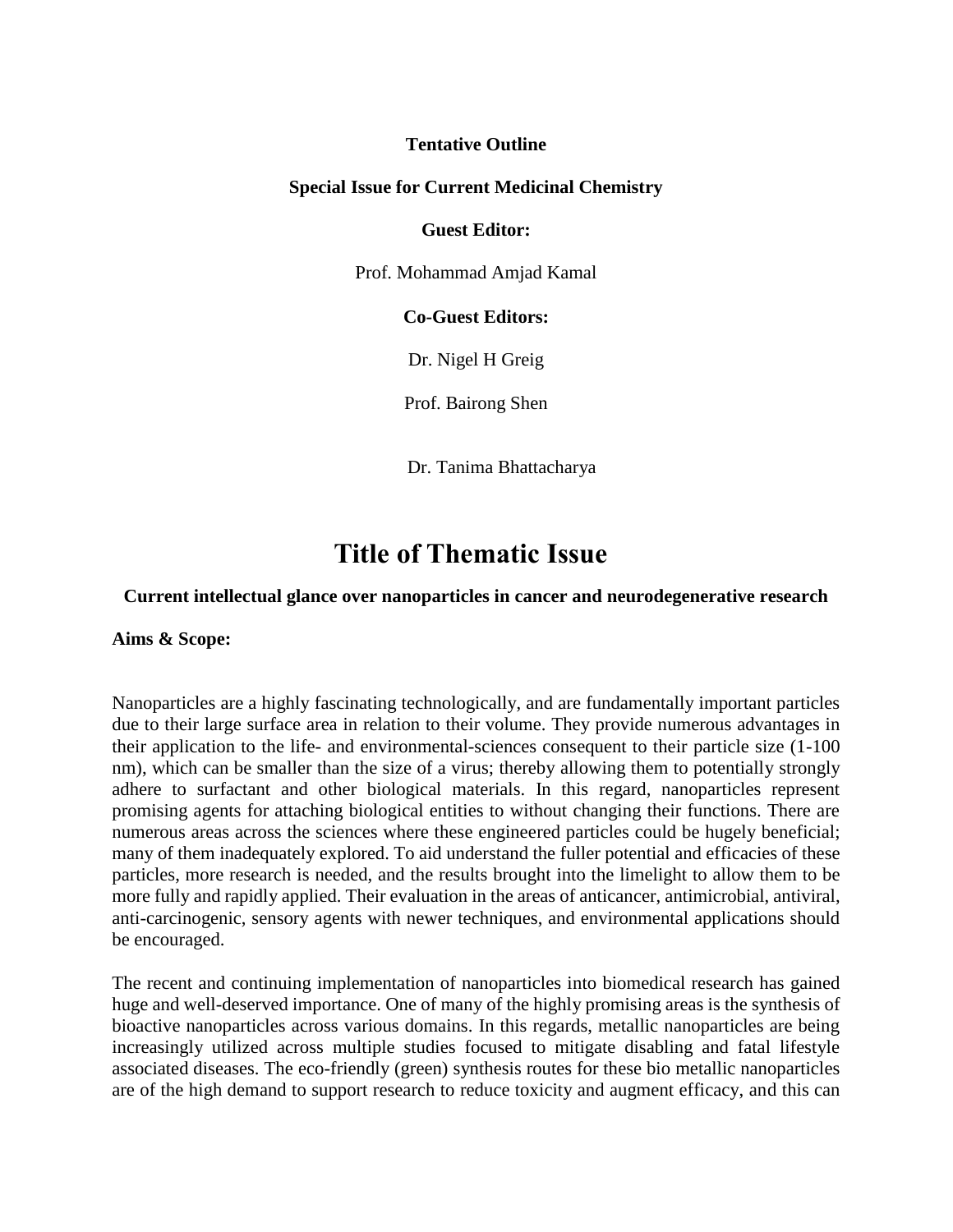result from enhanced tissue permeation, more effective drug delivery to the disease site, and a prolonged circulation time to maintain therapeutic drug levels. Nanoparticles are increasing playing a critical role in the Veterinary sciences to both mitigate disease and improve animal nutrition. Likewise, a developing area still in its relative infancy, this veterinary research domain should be emphasized, particularly in relation to its agricultural relevance that is of great global importance. Researchers, academicians (of relevant fields), pharmacists, material scientists, physicists, biologists, computational scientists in the discipline of Artificial intelligence and deep machine learning are also welcomed to contribute to this special issue. It is envisioned that the issue will explore trends of nanoparticle implementation across a broad-spectrum of disciplines, as the knowledge domain naturally coalesces the fields of natural sciences together with physics, chemistry, engineering, material sciences, computational sciences with the biological sciences to provide different unique formulations of nanostructures to support multiple scientific advancements.

**Keywords:** Nanoparticles, material scientists, natural sciences, virus.

**Schedule:** Submission deadline is 31<sup>st</sup> August 2021